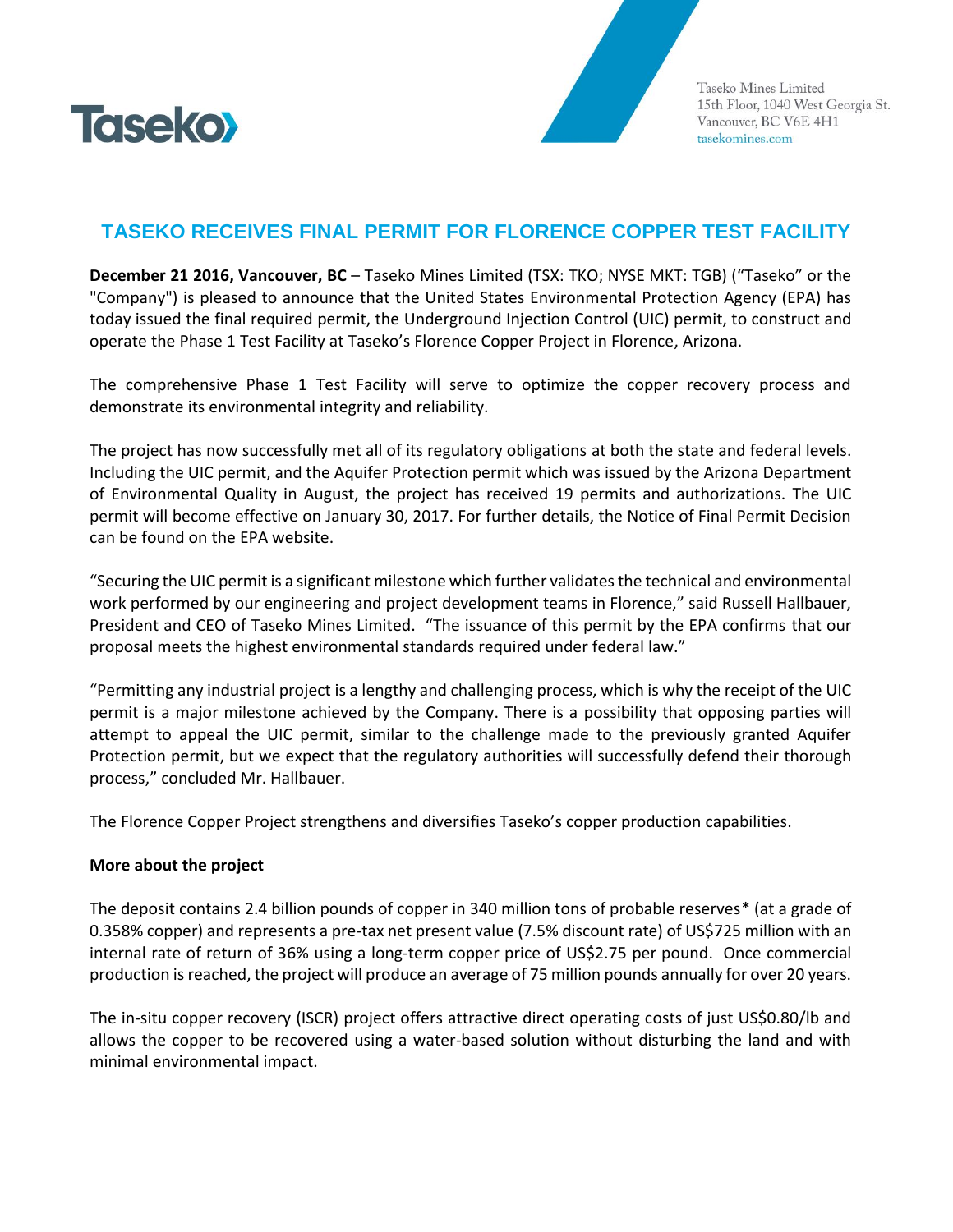

The Phase 1 Production Test Facility at Florence Copper is a pilot-scale demonstration of commercial ISCR operations. It incorporates the drilling of 24 wells, the injection and recovery of ISCR solution, the manufacture of LME Grade A copper cathode, and the observation and monitoring of groundwater quality and other environmental conditions.

The extraction process occurs deep in the bedrock and involves a combination of straight-forward physics and basic chemistry to dissolve and then pump copper-rich solution to the surface. Once at the surface, the solution is converted into sheets of pure copper.

\*Based on the April 2013 NI 43-101 Technical Report Pre-Feasibility Study (available on the Company's SEDAR profile at www.sedar.com). Please see the press release dated March 26, 2013 of Curis Resources Ltd. ("Curis"), the Company's wholly-owned subsidiary, for further details regarding the report available on Curis' SEDAR profile at www.sedar.com.

For further information on Taseko and the Florence Copper Project, please visit the Taseko website at [www.tasekomines.com](http://www.tasekomines.com/) or contact:

Brian Bergot, Vice President, Investor Relations - 778-373-4533 or toll free 1-877-441-4533

Russell Hallbauer *President and CEO*

No regulatory authority has approved or disapproved of the information contained in this news release.

## **Cautionary Note to U.S. Investors Concerning Reserve Estimates**

The mineral reserves disclosed in this news release have been estimated in accordance with Canadian National Instrument 43‐101 ‐ Standards of Disclosure for Mineral Projects ("NI 43‐101"), as required by Canadian securities regulatory authorities. The Company's U.S. investors are cautioned that SEC Industry Guide 7 under the Exchange Act, as interpreted by Staff of the SEC, applies different standards in order to classify mineralization as a reserve.

As a result, the definitions of proven and probable reserves used in NI 43-101 differ from the definitions in the SEC Industry Guide 7. Under SEC standards, mineralization may not be classified as a "reserve" unless the determination has been made that the mineralization could be economically and legally produced or extracted at the time the reserve determination is made. Among other things, a final feasibility study and all necessary permits would be required to be in hand or issuance imminent in order to classify mineralized material as reserves under the SEC standards. Accordingly, mineral reserve estimates contained in this news release may not qualify as "reserves" under SEC standards.

In addition, disclosure of "contained metals" is permitted disclosure under Canadian regulations; however, the SEC only permits Exchange Act reporting companies to report reserves in ounces, and requires reporting of mineralization that does not qualify as reserves as in place tonnage and grade without reference to unit measures.